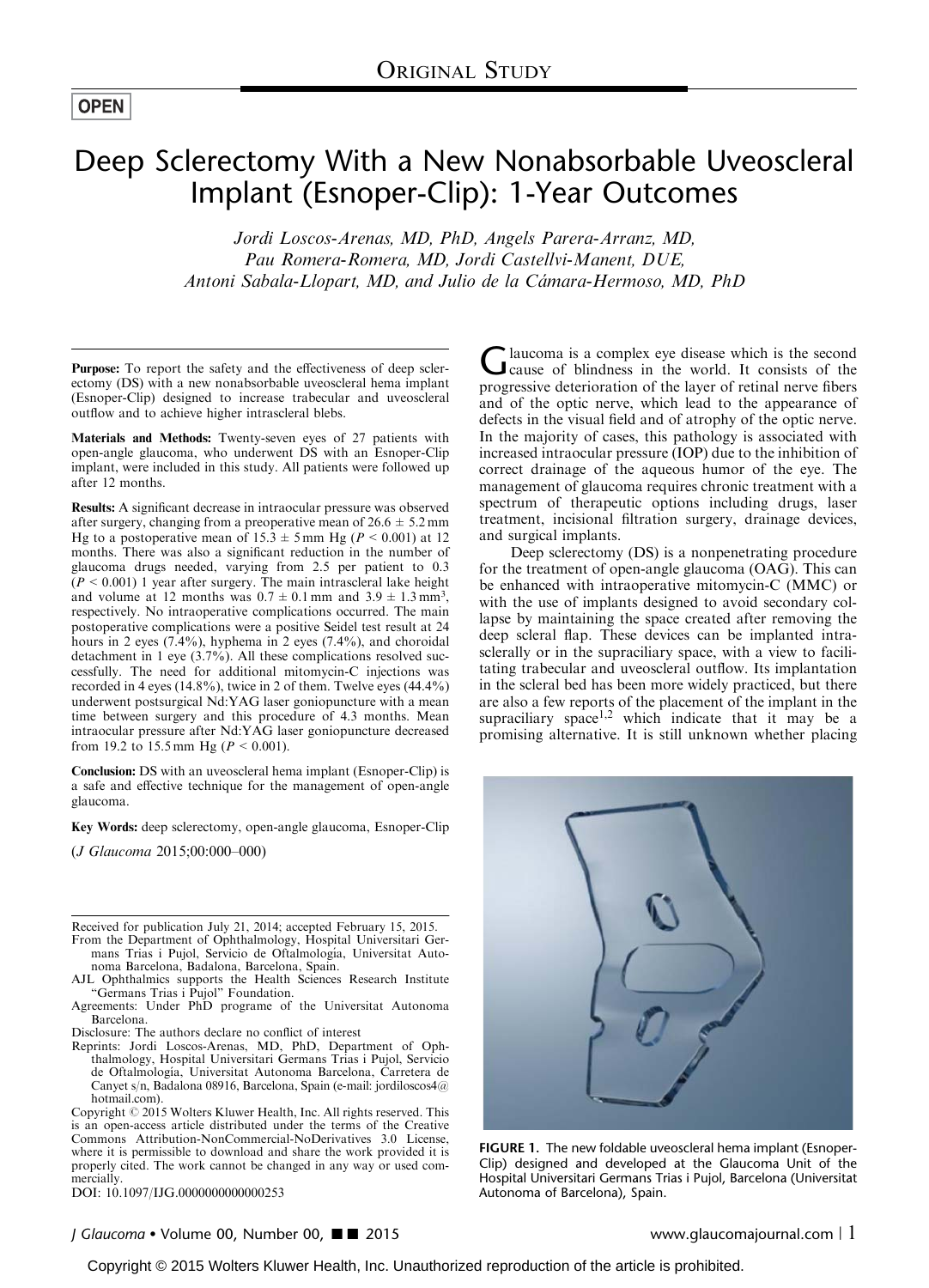<span id="page-1-0"></span>an implant in the supraciliary space produces a higher reduction in IOP than in the scleral space, but the maintenance of both spaces seems to be related to satisfactory IOP control. One problem of supraciliary implantation is that the size of the intrascleral lake could be reduced and this could lead to less IOP reduction.<sup>1</sup> Esnoper-Clip is a new nonreabsorbable foldable hema implant with 2 ft, one for the intrascleral bed and the other for the supraciliary space. Its shape seeks to increase the trabecular and uveoscleral outflow, maintaining both spaces and achieve higher intrascleral blebs. The aim of this study was to evaluate the safety and effectiveness of this implant after a 12-month follow-up and if it could be an alternative to existing implants.

# MATERIALS AND METHODS

The implant used for all patients was the Esnoper-Clip (AJL Ophthalmics, Alava, Spain), a new uveoscleral hema implant developed at the Glaucoma Unit of the Hospital Universitari Germans Trias i Pujol, Barcelona (Universitat Autonoma of Barcelona, Spain). It is a nonreabsorbable and foldable hema implant (2-hydroxyethyl methacrylate) with 2 ft designed to maintain supraciliary and intrascleral spaces and to achieve higher intrascleral blebs ([Fig. 1\)](#page-0-0).

## **Patients**

This study, to evaluate the safety and effectiveness of Esnoper-Clip implants, involved a prospective analysis of 27 eyes from 27 patients with OAG who underwent DS with an uveoscleral implant (Esnoper-Clip) implant between October 2011 and January 2013 followed up 1 year after surgery. Their surgical history included 16 uneventful phacoemulsifications, performed at least 6 months before surgery. All patients were over 18 years of age and presented with uncontrollable primary or secondary OAG IOP  $(\geq 21 \text{ mm Hg})$ , or were under maximal tolerable medical treatment. They signed the consent form approved by the Department of Ophthalmology of the Hospital Germans Trias i Pujol (Barcelona, Spain) and the study was conducted in accordance with the principles established in the Declaration of Helsinki and was approved by the Institutional Review Board of the Hospital Germans Trias I Pujol (Barcelona, Spain). Exclusion criteria were prior



FIGURE 2. Surgical technique. A, Superficial scleral flap ( $5 \times 5$  mm<sup>2</sup>) of one third of the scleral depth, reaching 2 mm of clear cornea. B, Deep  $4 \times 4$  mm<sup>2</sup> scleral flap is dissected and removed, and Schlemm canal was deroofed with a capsulorhexis forceps. The implant has 2 plates; one was placed in a full-thickness suprachoroidal bag 2 mm behind the scleral spur. C, After folding the implant the other foot was placed into the intrascleral lake. It can be fixed without suturing because it has 2 lateral notches that do not allow anterior displacement. D, To achieve higher intrascleral blebs, an intrascleral pocket was created at the posterior limit of the intrascleral bed to fix the posterior edge of the implant, thereby helping to keep the scleral lips apart.

2 <sup>|</sup> www.glaucomajournal.com Copyright <sup>r</sup> 2015 Wolters Kluwer Health, Inc. All rights reserved.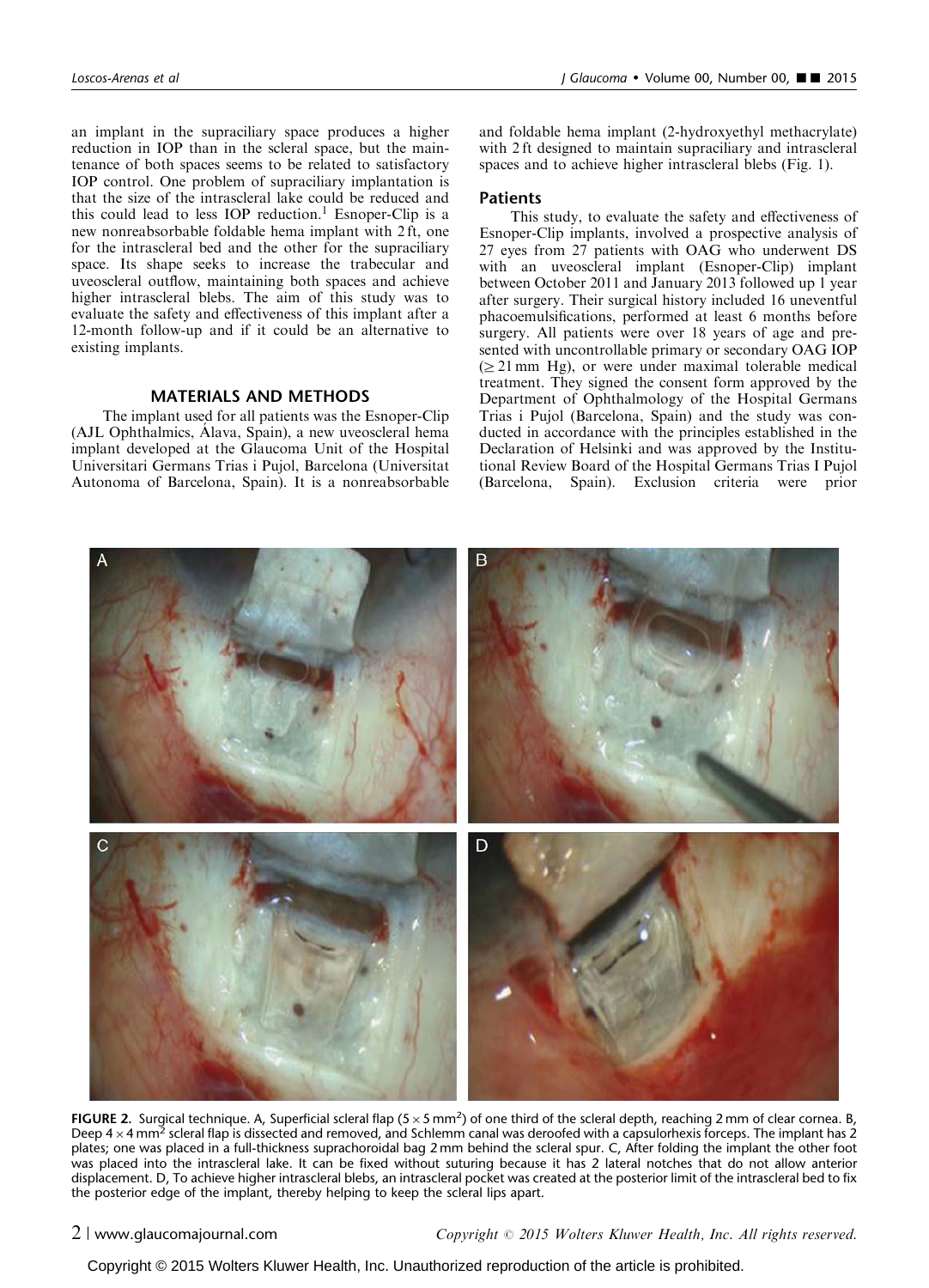antiglaucoma surgery, or any other surgery which could have affected the conjunctiva in the region of the intervention, including cataract surgery 6 months before the present intervention, moderate or severe diabetic retinopathy, and other causes of ocular neovascularization. We also excluded glaucoma patients with a high risk of failure, that is those presenting with neovascularization, aphakia, inflammation, juvenile cases, and cases of posttrauma and postsurgery glaucoma.

In the preoperative assessment, patients underwent a complete examination including best-corrected visual acuity (BCVA) on a decimal scale, biomicroscopy, Goldmann tonometry, pachymetry (UP-1000; Nidek, Japan) gonioscopy, fundoscopy, and the glaucoma therapy was recorded.

Follow-up visits were scheduled at 24 hours, 1, 3, 6, and 12 months after surgery, and included BCVA, slit-lamp examination, tonometry, gonioscopy, and fundoscopy. Anterior segment optical coherence tomography (AS-OCT) (Visante OCT; Carl Zeiss Meditec, Jena, Germany) which provides an objective method to assess the anterior segment of the eye and the surgical area, was performed at months 1, 3, 6, and 12, to the intrascleral bleb height at 90 and 180 degrees and the highest was chosen. To determinate the volume of the intrascleral lake, the semiellipsoid has been considered to be the most similar geometric shape. We calculated its value from the height  $(H)$ , the vertical diameter or length  $(L)$ , and the horizontal diameter or width (*W*) using the formula Volume =  $1/6 \times \pi \times H \times L \times W$ . AS-OCT measurements and analysis were performed by the same investigator (J.C.M.).

### Surgical Technique

All surgical operations were performed by the same surgeon (J.L.A.). A superior 4/0 nylon traction suture was passed through the superior cornea and a fornix-based conjunctival flap was dissected [\(Fig. 2A\)](#page-1-0), followed by cauterization of bleeding vessels and dissection of the superficial scleral flap  $(5 \times 5 \text{ mm}^2)$  of one third of the scleral depth, extending 2 mm into clear cornea. Afterwards, a MMC impregnated sheet was laid between the scleral flap and the remaining sclera as well as over the flap, and left there for 2 minutes and then irrigated thoroughly with balanced salt solution. Subsequently, a deeper  $4 \times 4$  mm<sup>2</sup> scleral flap was dissected and removed, and Schlemm canal was deroofed with a capsulorhexis forceps. The implant has 2 plates; 1 was placed in a full-thickness suprachoroidal bag 2 mm behind the scleral spur, after the technique firstly described by  $Muñoz<sup>1</sup>$  $Muñoz<sup>1</sup>$  $Muñoz<sup>1</sup>$  ([Fig. 2B\)](#page-1-0). After folding the implant the other foot was placed into the intrascleral lake ([Fig. 2C\)](#page-1-0). It can be fixed without suturing because it has 2 lateral notches that do not allow anterior displacement. To achieve higher intrascleral blebs, an intrascleral pocket was created at the posterior limit of the intrascleral bed to fix the posterior edge of the implant, thereby helping to keep the scleral lips apart ([Fig. 2D](#page-1-0)). No suture or a loose one, was used for the superficial scleral flap and the conjunctiva was sutured with a nylon 10/0. Postoperative treatment consisted of topical ofloxacin (Exocin; Alcon Cusı´ SA, El Masnou, Barcelona, Spain) 4 times a day during 1 week and prednisolone acetate (10 mg/mL) (Predforte; Allergan Pharmaceuticals Ireland, Westport, Ireland) 6 times a day, the latter in a descending dosage over 6 weeks. Goniopuncture with the YAG laser (Visulas YAG III Combi; Carl Zeiss Meditec, Dublin, CA) was performed when percolation of aqueous humor was considered insufficient.

#### Statistical Analysis

Statistical analyses were performed using SPSS software for Windows (version 15.0; SPSS Inc., Chicago, IL). All data were reported as means with SD. The differences in continuous variables before and after surgery were compared statistically using the nonparametric Friedman test. Differences in presurgery IOP values and those measured at each follow-up were analyzed using the Wilcoxon matchedpairs signed-rank test. Probability values  $\leq 0.05$  were considered to be statistically significant.

#### RESULTS

Demographics and characteristics of patients included in this study are shown in Table 1. Mean preoperative IOP was  $26.6 \pm 5.2$  mm Hg. Twelve months later, we found a statistically significant reduction in IOP which had reached a mean of  $15.3 \pm 5$  mm Hg ( $P < 0.001$ ). This change represents a 42.5% reduction in IOP reduction ([Table 2\)](#page-3-0). There was also a statistically significant reduction in the number of medications after surgery, starting with a mean of 2.5 and arriving at 0.3 at the end of the study ( $P \le 0.001$ ) [\(Fig. 3\)](#page-3-0). The most common type of glaucoma that was included in the study was primary open-angle glaucoma (88.9% of patients). The mean volume and height of the intrascleral bleb 12 months after surgery were  $3.9 \pm 1.3$  mm<sup>3</sup> and  $0.7 \pm 0.1$  mm, respectively [\(Fig. 3](#page-3-0)).

No intraoperative complications occurred. The main postoperative complications were Seidel at 24 hours in 2 eyes (7.4%), hyphema in 2 eyes (7.4%), choroidal detachment in 1 eye (3.7%), all of which resolved successfully and the need for additional MMC injections in 4 eyes (14.8%) (in 2 eyes, on 2 occasions). No statistically significant variation was found between preoperative and postoperative BCVA ( $P = 0.507$ ). Twelve eyes (44.4%) underwent postsurgical Nd:YAG goniopuncture (Nd:YAG GP) with a mean time between surgery and this procedure of 4.3

| <b>TABLE 1.</b> Clinical and Demographic Characteristics of Patients |  |  |
|----------------------------------------------------------------------|--|--|
| Included in the Study                                                |  |  |

| Age ( $y \pm SD$ )                 | $71.7 \pm 7.1$   |
|------------------------------------|------------------|
| Sex $[n (%)]$                      |                  |
| Male                               | 11 (40.74)       |
| Female                             | 16 (59.26)       |
| Eyes $[n (%)]$                     |                  |
| Right                              | 15 (55.56)       |
| Left                               | 12 (44.44)       |
| Phakic $[n (%)]$                   | 11 (40.76)       |
| Pseudophakic $[n (%)]$             | 16 (59.24)       |
| Type of glaucoma $[n (%)]$         |                  |
| <b>NTG</b>                         | 1(3.70)          |
| POAG                               | 24 (88.89)       |
| <b>PSXG</b>                        | 2(7.41)          |
| Pachimetry ( $\mu$ m $\pm$ SD)     | $533.2 \pm 32.8$ |
|                                    |                  |
| $BCVA$ (decimal $\pm SD$ )         | $0.67 \pm 0.25$  |
| Preoperative                       |                  |
| Postoperative                      | $0.78 \pm 0.19$  |
| Preoperative IOP (mm $Hg \pm SD$ ) |                  |
| Preoperative                       | $26.6 \pm 5.2$   |
| Postoperative                      | $15.3 \pm 5.0$   |
| Medications ( $n \pm SD$ )         |                  |
| Preoperative                       | $2.52 \pm 0.89$  |
| Postoperative                      | $0.26 \pm 0.69$  |
|                                    |                  |

BCVA indicates best-corrected visual acuity; IOP, intraocular pressure; NTG, normal tension glaucoma; POAG, primary open-angle glaucoma; PSXG, pseudoexfoliative glaucoma.

 $Copyright © 2015 Wolters Kluwer Health, Inc. All rights reserved.$  www.glaucomajournal.com | 3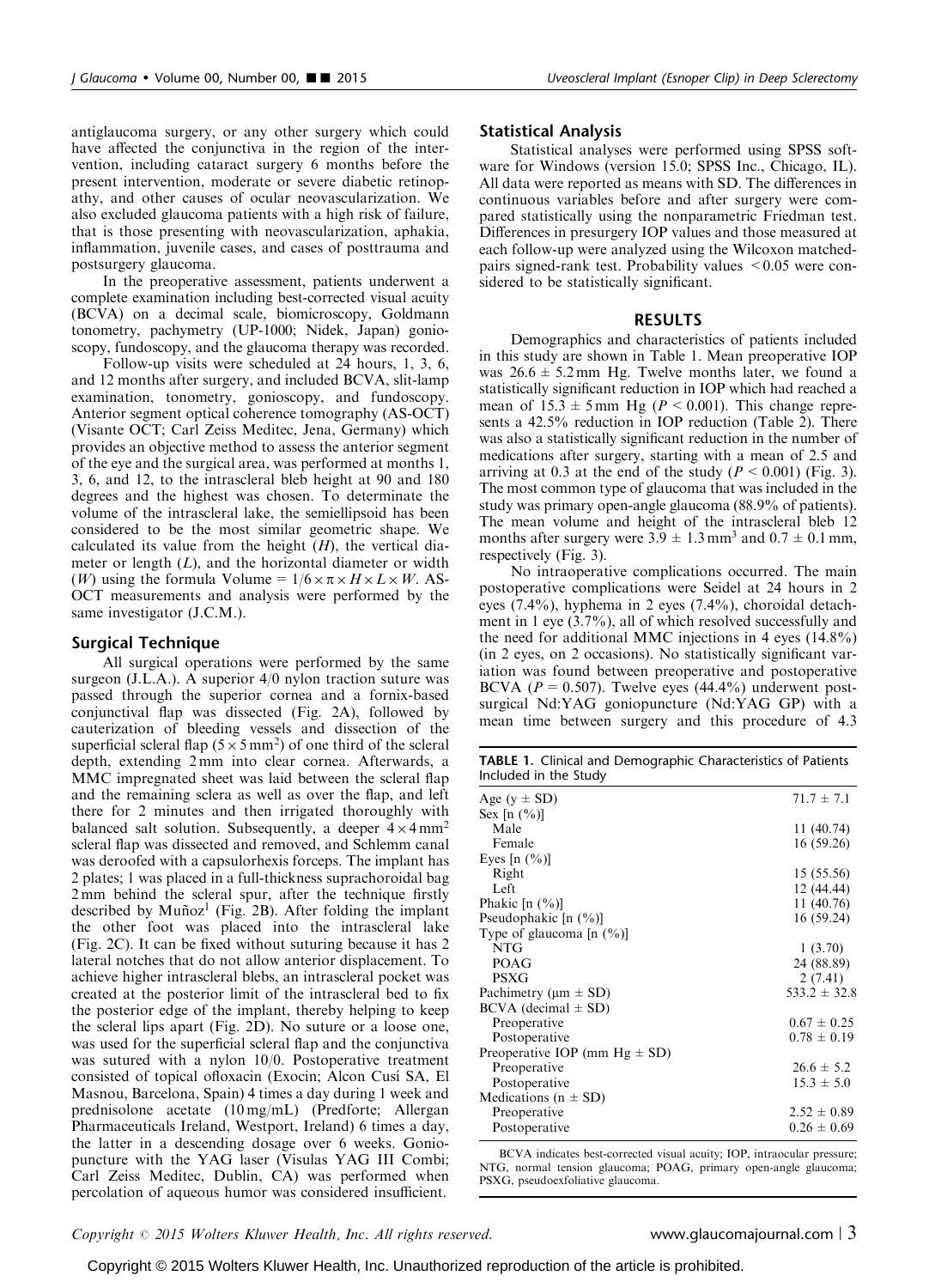<span id="page-3-0"></span>

| <b>TABLE 2. Intraocular Pressure Evolution and Numbers of Medications</b> |                                   |                            |                           |                             |                                   |                                   |  |  |
|---------------------------------------------------------------------------|-----------------------------------|----------------------------|---------------------------|-----------------------------|-----------------------------------|-----------------------------------|--|--|
|                                                                           | <b>Preoperative</b>               | 24 H                       | 1 Mo                      | 3 Mo                        | 6 Mo                              | 12 Mo                             |  |  |
| Intraocular pressure (mm $Hg \pm SD$ )<br>No. drugs $(n \pm SD)$          | $26.6 \pm 5.2$<br>$2.52 \pm 0.89$ | $7.3 \pm 8.1$<br>$0 \pm 0$ | $14.2 \pm 6.5$<br>$0 + 0$ | $12.7 \pm 4.5$<br>$0 \pm 0$ | $15.3 \pm 4.6$<br>$0.16 \pm 0.62$ | $15.3 \pm 5.0$<br>$0.26 \pm 0.69$ |  |  |
| Goniopuncture $(\% )$                                                     | $\overline{\phantom{a}}$          |                            | 3.7                       | 18.5                        | 25.9                              | 44.4                              |  |  |

months. Complications related to goniopuncture were limited to choroidal detachment in 1 eye that resolved uneventfully. In this case, IOP dropped from 20 to 2 mm Hg. The mean IOP after Nd:YAG GP decreased from 19.2 to 15.5 mm Hg ( $P < 0.001$ ).

### **DISCUSSION**

DS with a supraciliary implant is an alternative that has been shown to be safe and effective with different types of implants.<sup>[1,2](#page-4-0)</sup> The main problem with this class of implants is that they are not specifically designed for this space, and so their effectiveness can be limited. The intrascleral lake can lose height or even collapse over time and probably lose efficacy, because intrascleral bleb height plays an important role in lowering  $IOP<sup>3–5</sup>$  $IOP<sup>3–5</sup>$  $IOP<sup>3–5</sup>$  In contrast, intrascleral implants do not facilitate uveoscleral outflow as well as supraciliary implants.

Reports of supraciliary implantation are somewhat scarce and until now no studies with ultrasound biomicroscopy (UBM) or AS-OCT have been published. Muñoz<sup>[1](#page-4-0)</sup> reported isolated DS and Bonilla et al<sup>[2](#page-4-0)</sup> described phaco-DS resulting in IOP reductions from  $26.4 \pm 6.9$  to  $14 \pm 3.3$  mm Hg and  $23 \pm 5$  to  $18 \pm 3$  mm Hg, respectively, after 1 year. In these series, the number of medications was reduced from 2.8 to 0.3 and from 2.5 to 0.7, respectively. In our series, IOP decreased from 26.6 to 15.3 mm Hg and the number of drugs to be taken was reduced from 2.5 to 0.26 at 12 months. The incidence of complications is similar to that associated with intrascleral or supraciliary implantation described by other authors. We can conclude that the present technique has no more additional complications for DS than other alternatives.

The importance and significance of the intrascleral and suprachoroidal spaces is a controversial issue, but currently it is widely accepted that both are good prognostic factors, but not the ones. This controversy may be due to discrepancies in findings using AS-OCT or UBM. UBM measurements have limited resolution and with AS-OCT, it is very difficult to determine the presence or absence of uveoscleral outflow.

Mavrakanas et al<sup>3</sup> and Fernandez-Buenaga et al<sup>4</sup> using AS-OCT, Perez-Rico without impant and Marchini et al<sup>[5](#page-4-0)</sup> using UBM reported a positive inverse correlation between postoperative IOP and intrascleral bleb height. Mavrakanas et al<sup>3</sup> only investigated eyes having  $DS$  with a collagen implant and postoperatively clinically flat blebs, whereas Fernández-Buenaga et al<sup>4</sup> investigated a heterogeneous group of eyes after DS using 3 different implants (Aquaflow, Esnoper, SK-Gel). Both authors found bleb heights between 0.58 and 0.65 mm, respectively, and found a significant correlation between height and IOP with Esnoper and Aquaflow implants. Here, we have not studied the correlation between IOP and intrascleral volume or height, but we did calculate the mean median bleb height  $(0.78 \pm 0.1 \text{ mm})$  and volume  $(3.9 \pm 1.3 \text{ mm}^3)$  12 months after operation. These values in volume ( $P = 0.706$ ) or height ( $P = 0.586$ ) were not significantly different to those before operation.

Another point to be considered is that the shape of our implant tries to keep the sclera lips apart, thereby facilitating transcleral outflow [\(Fig. 4](#page-4-0)). This could decrease the height and volume of the intrascleral lake but in contrast, transcleral outflow represents a link between the intrascleral lake and the conjunctival filtering blebs and it had been found with UBM $<sup>6</sup>$  $<sup>6</sup>$  $<sup>6</sup>$  to be a positive prognostic factor. Perez-</sup> Rico et al<sup>[5](#page-4-0)</sup> using AS-OCT reported transcleral outflow to be a positive factor in 89.4% of eyes, 5 years after DS



FIGURE 3. A, Mean changes in intraocular pressure (IOP) and number of medications (treatment). B, Mean changes in volume and height of the intrascleral lake.

4 <sup>|</sup> www.glaucomajournal.com Copyright <sup>r</sup> 2015 Wolters Kluwer Health, Inc. All rights reserved.